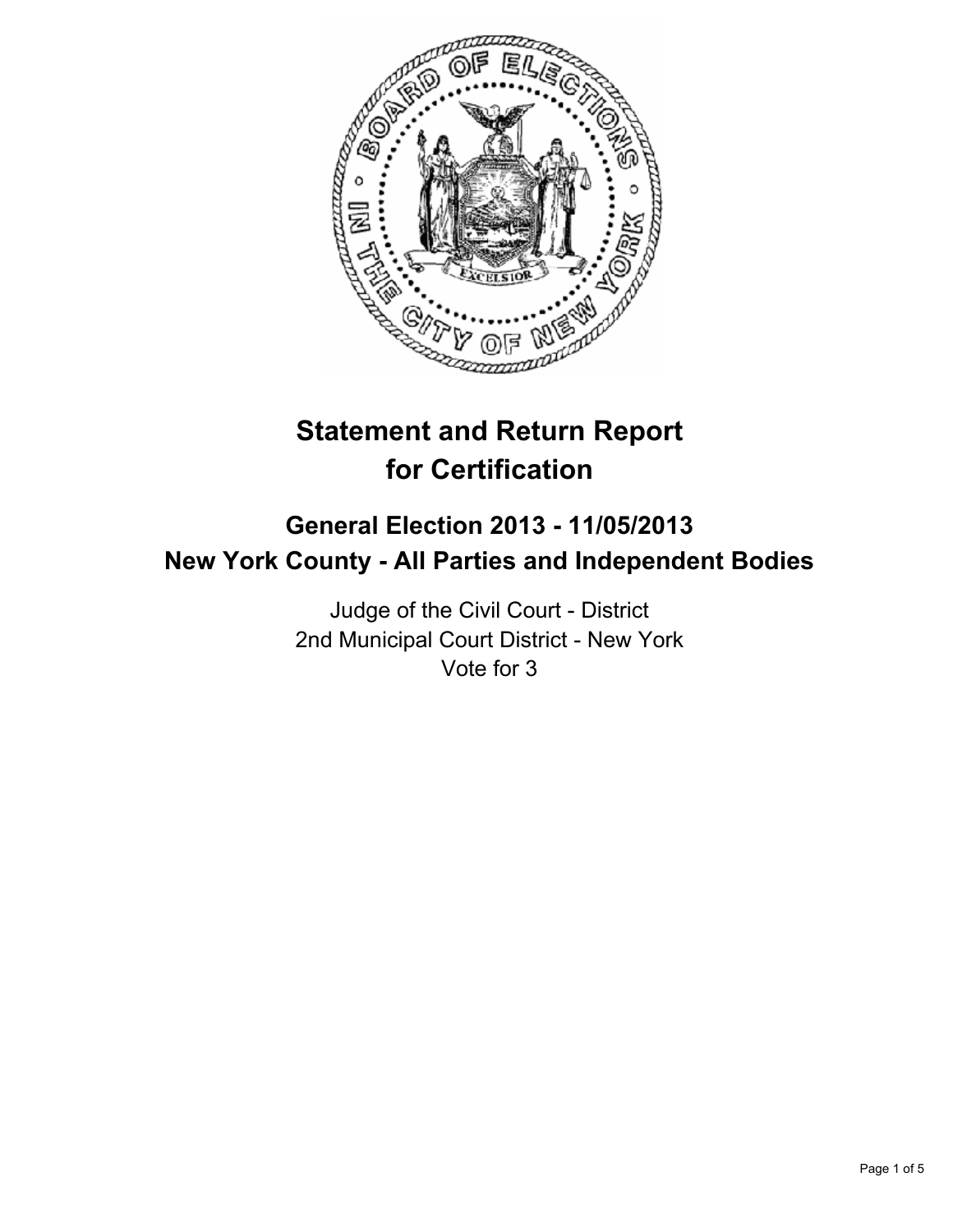

#### **Assembly District 65**

| PUBLIC COUNTER                                           | 9,846                   |
|----------------------------------------------------------|-------------------------|
| <b>EMERGENCY</b>                                         | 0                       |
| ABSENTEE/MILITARY                                        | 171                     |
| <b>FEDERAL</b>                                           | 0                       |
| SPECIAL PRESIDENTIAL                                     | 0                       |
| AFFIDAVIT                                                | 96                      |
| <b>Total Ballots</b>                                     | 10,113                  |
| Less - Inapplicable Federal/Special Presidential Ballots | 0                       |
| <b>Total Applicable Ballots</b>                          | 10,113                  |
| ADAM SILVERA (DEMOCRATIC)                                | 5,664                   |
| KATHRYN E. FREED (DEMOCRATIC)                            | 5,479                   |
| MARCY S. FRIEDMAN (DEMOCRATIC)                           | 4,962                   |
| ADAM MOORE (WRITE-IN)                                    | 1                       |
| ALANA LESCZYNKI (WRITE-IN)                               | 2                       |
| <b>ASHER BUNDLE (WRITE-IN)</b>                           | 1                       |
| AUSTIN RAMME (WRITE-IN)                                  | 2                       |
| BENJAMIN KLEIN (WRITE-IN)                                | $\mathbf{1}$            |
| <b>BENJAMIN KLINE (WRITE-IN)</b>                         | 1                       |
| BENJAMIN LESCZYNKI (WRITE-IN)                            | 2                       |
| BRYAN CLASS (WRITE-IN)                                   | 1                       |
| BRYAN CRASS (WRITE-IN)                                   | $\mathbf 1$             |
| DOUG DOYLE (WRITE-IN)                                    | 1                       |
| ELLEN PEHLIUAIAN (WRITE-IN)                              | 1                       |
| EPHRTON ROSENDAM (WRITE-IN)                              | 1                       |
| JAIME LAPADULA (WRITE-IN)                                | 1                       |
| JAIME ROTH (WRITE-IN)                                    | 2                       |
| JAIME RUTH (WRITE-IN)                                    | $\mathbf 1$             |
| JASON PETRI (WRITE-IN)                                   | 1                       |
| JEFF LAPADULA (WRITE-IN)                                 | 1                       |
| LAUREN PEHLIUAIAN (WRITE-IN)                             | $\mathbf 1$             |
| MARTEL SMITH (WRITE-IN)                                  | 1                       |
| MILDRED HOBLING (WRITE-IN)                               | 1                       |
| PATRICE GATHING (WRITE-IN)                               | 2                       |
| PATRICK ALBERTO (WRITE-IN)                               | 2                       |
| RAHAL KUMAR (WRITE-IN)                                   | $\mathbf{1}$            |
| RAYMOND KELLY (WRITE-IN)                                 | $\overline{\mathbf{c}}$ |
| ROBERT T. HADLEY (WRITE-IN)                              | 1                       |
| SARA LESCZYNKI (WRITE-IN)                                | 2                       |
| TIM F. MULLIGAN (WRITE-IN)                               | $\overline{\mathbf{c}}$ |
| TISA LAPADULA (WRITE-IN)                                 | $\overline{c}$          |
| UNATTRIBUTABLE WRITE-IN (WRITE-IN)                       | 29                      |
| YANHAR WANG (WRITE-IN)                                   | 1                       |
| <b>Total Votes</b>                                       | 16,173                  |
| Unrecorded                                               | 14,166                  |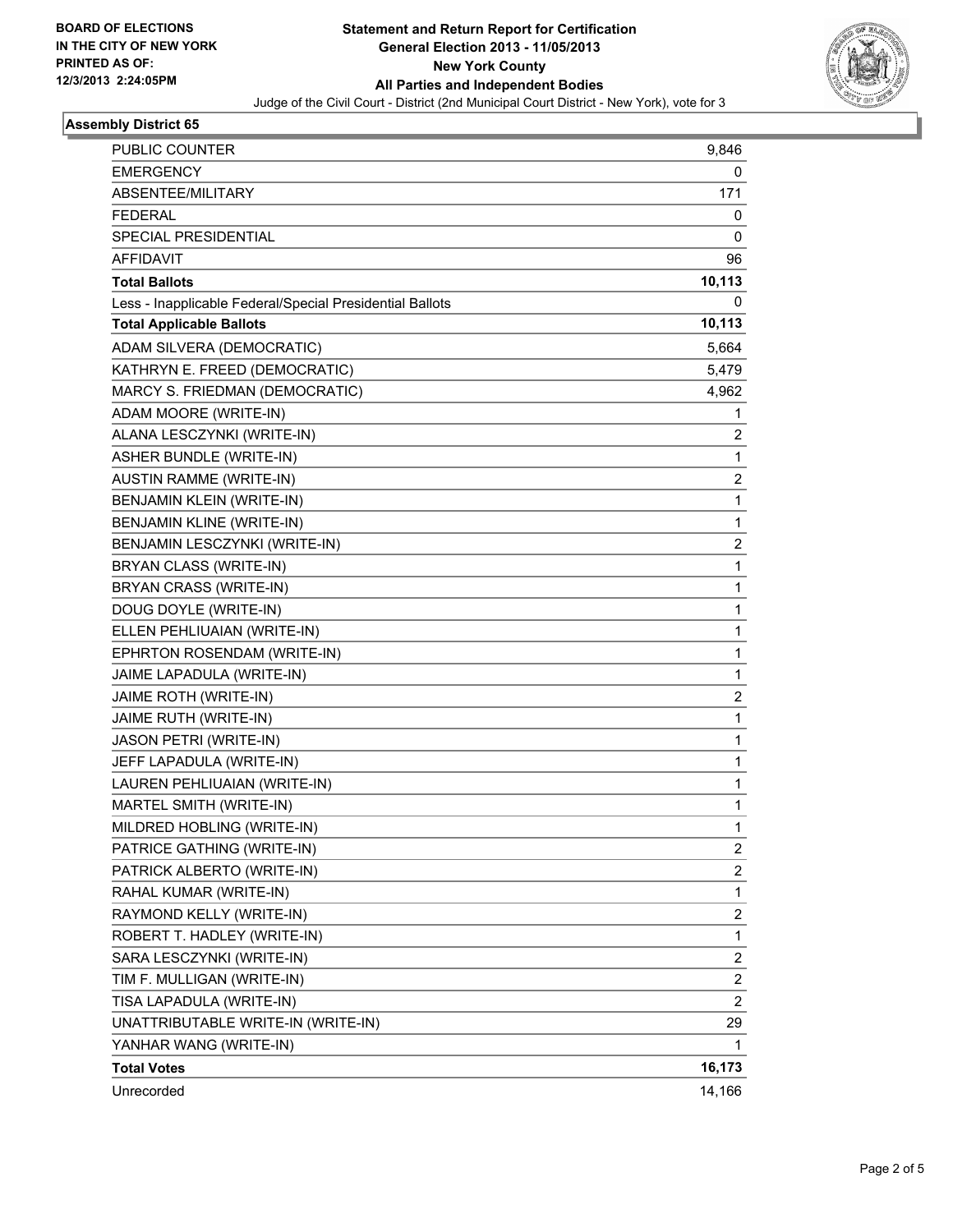

### **Assembly District 66**

| <b>PUBLIC COUNTER</b>                                    | 7,070    |
|----------------------------------------------------------|----------|
| <b>EMERGENCY</b>                                         |          |
| <b>ABSENTEE/MILITARY</b>                                 | 181      |
| <b>FEDERAL</b>                                           | 0        |
| <b>SPECIAL PRESIDENTIAL</b>                              | $\Omega$ |
| <b>AFFIDAVIT</b>                                         | 84       |
| <b>Total Ballots</b>                                     | 7,336    |
| Less - Inapplicable Federal/Special Presidential Ballots | 0        |
| <b>Total Applicable Ballots</b>                          | 7,336    |
| ADAM SILVERA (DEMOCRATIC)                                | 4,804    |
| KATHRYN E. FREED (DEMOCRATIC)                            | 5,038    |
| MARCY S. FRIEDMAN (DEMOCRATIC)                           | 4,755    |
| EMILY DAUGHTRY (WRITE-IN)                                |          |
| ROBERT SCHULMAN (WRITE-IN)                               | 1        |
| UNATTRIBUTABLE WRITE-IN (WRITE-IN)                       | 13       |
| <b>WALLACE DIMSON (WRITE-IN)</b>                         | 1        |
| <b>Total Votes</b>                                       | 14,613   |
| Unrecorded                                               | 7,395    |

#### **Assembly District 74**

| <b>PUBLIC COUNTER</b>                                    | 7,309    |
|----------------------------------------------------------|----------|
| <b>EMERGENCY</b>                                         | 83       |
| ABSENTEE/MILITARY                                        | 116      |
| <b>FEDERAL</b>                                           | 0        |
| <b>SPECIAL PRESIDENTIAL</b>                              | $\Omega$ |
| <b>AFFIDAVIT</b>                                         | 77       |
| <b>Total Ballots</b>                                     | 7,585    |
| Less - Inapplicable Federal/Special Presidential Ballots | 0        |
| <b>Total Applicable Ballots</b>                          | 7,585    |
| ADAM SILVERA (DEMOCRATIC)                                | 4,388    |
| KATHRYN E. FREED (DEMOCRATIC)                            | 4,040    |
| MARCY S. FRIEDMAN (DEMOCRATIC)                           | 3,664    |
| CAROLINA LEON SAAVEDRA (WRITE-IN)                        | 1        |
| DONALD TRUMP (WRITE-IN)                                  | 1        |
| MARY M. MONTESCELLO (WRITE-IN)                           | 1        |
| UNATTRIBUTABLE WRITE-IN (WRITE-IN)                       | 13       |
| <b>Total Votes</b>                                       | 12,108   |
| Unrecorded                                               | 10,647   |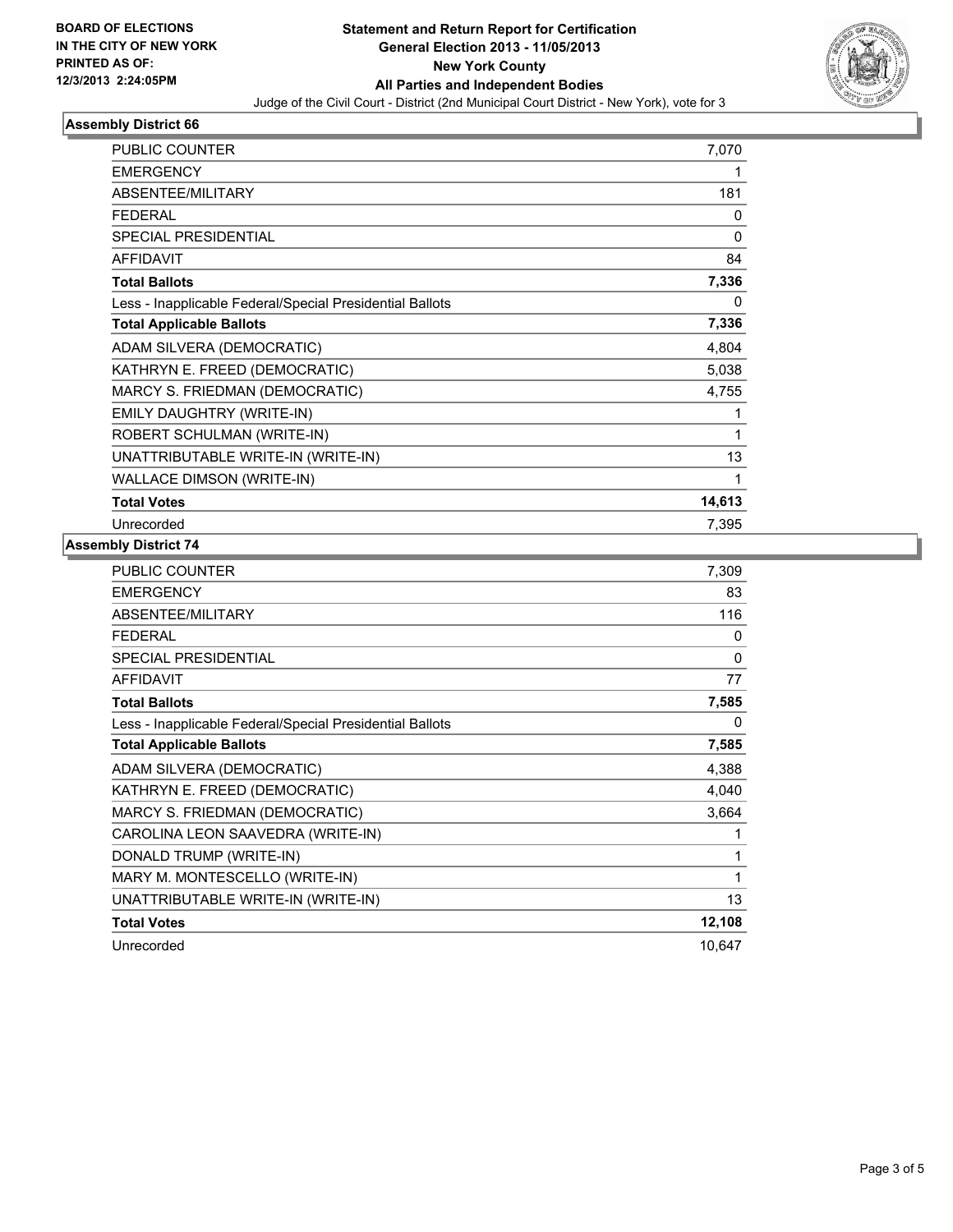

#### **Total for Judge of the Civil Court - District (2nd Municipal Court District - New York) - New York County**

| PUBLIC COUNTER                                           | 24,225         |
|----------------------------------------------------------|----------------|
| <b>EMERGENCY</b>                                         | 84             |
| ABSENTEE/MILITARY                                        | 468            |
| <b>FEDERAL</b>                                           | 0              |
| SPECIAL PRESIDENTIAL                                     | 0              |
| <b>AFFIDAVIT</b>                                         | 257            |
| <b>Total Ballots</b>                                     | 25,034         |
| Less - Inapplicable Federal/Special Presidential Ballots | 0              |
| <b>Total Applicable Ballots</b>                          | 25,034         |
| ADAM SILVERA (DEMOCRATIC)                                | 14,856         |
| KATHRYN E. FREED (DEMOCRATIC)                            | 14,557         |
| MARCY S. FRIEDMAN (DEMOCRATIC)                           | 13,381         |
| ADAM MOORE (WRITE-IN)                                    | 1              |
| ALANA LESCZYNKI (WRITE-IN)                               | $\overline{2}$ |
| <b>ASHER BUNDLE (WRITE-IN)</b>                           | 1              |
| <b>AUSTIN RAMME (WRITE-IN)</b>                           | 2              |
| BENJAMIN KLEIN (WRITE-IN)                                | 1              |
| BENJAMIN KLINE (WRITE-IN)                                | 1              |
| BENJAMIN LESCZYNKI (WRITE-IN)                            | $\overline{2}$ |
| BRYAN CLASS (WRITE-IN)                                   | 1              |
| BRYAN CRASS (WRITE-IN)                                   | 1              |
| CAROLINA LEON SAAVEDRA (WRITE-IN)                        | 1              |
| DONALD TRUMP (WRITE-IN)                                  | 1              |
| DOUG DOYLE (WRITE-IN)                                    | 1              |
| ELLEN PEHLIUAIAN (WRITE-IN)                              | 1              |
| EMILY DAUGHTRY (WRITE-IN)                                | 1              |
| EPHRTON ROSENDAM (WRITE-IN)                              | 1              |
| JAIME LAPADULA (WRITE-IN)                                | 1              |
| JAIME ROTH (WRITE-IN)                                    | $\overline{2}$ |
| JAIME RUTH (WRITE-IN)                                    | $\mathbf 1$    |
| JASON PETRI (WRITE-IN)                                   | 1              |
| JEFF LAPADULA (WRITE-IN)                                 | $\mathbf{1}$   |
| LAUREN PEHLIUAIAN (WRITE-IN)                             | 1              |
| MARTEL SMITH (WRITE-IN)                                  | 1              |
| MARY M. MONTESCELLO (WRITE-IN)                           | 1              |
| MILDRED HOBLING (WRITE-IN)                               | 1              |
| PATRICE GATHING (WRITE-IN)                               | 2              |
| PATRICK ALBERTO (WRITE-IN)                               | 2              |
| RAHAL KUMAR (WRITE-IN)                                   | 1              |
| RAYMOND KELLY (WRITE-IN)                                 | 2              |
| ROBERT SCHULMAN (WRITE-IN)                               | 1              |
| ROBERT T. HADLEY (WRITE-IN)                              | 1              |
| SARA LESCZYNKI (WRITE-IN)                                | 2              |
| TIM F. MULLIGAN (WRITE-IN)                               | 2              |
| TISA LAPADULA (WRITE-IN)                                 | 2              |
| UNATTRIBUTABLE WRITE-IN (WRITE-IN)                       | 55             |
|                                                          |                |